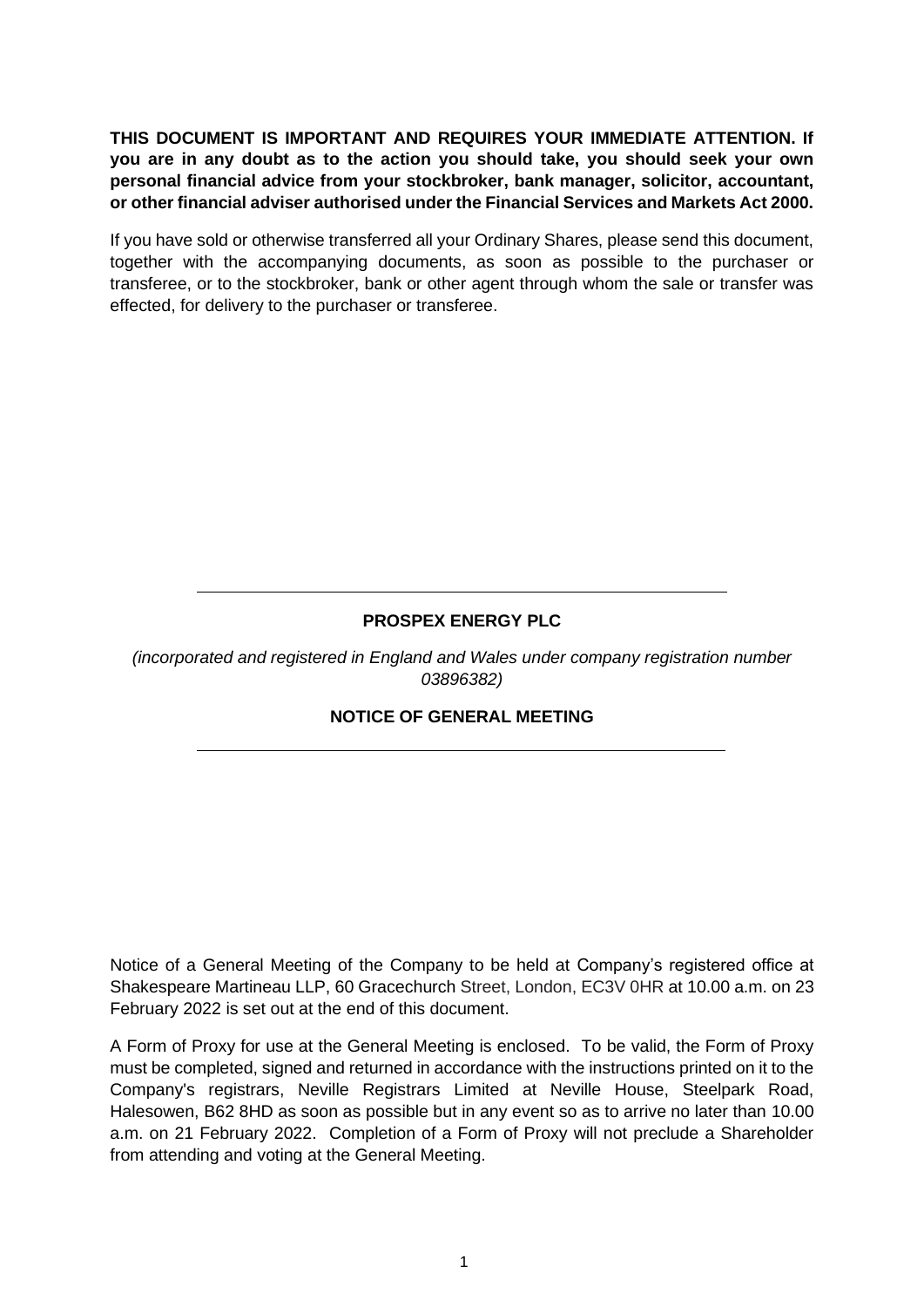# **DEFINITIONS**

The following definitions apply through this document unless the context requires otherwise.

| "2006 Act"                  | the Companies Act 2006, as amended consolidated or re-<br>enacted from time to time                                                              |  |
|-----------------------------|--------------------------------------------------------------------------------------------------------------------------------------------------|--|
| "General Meeting"           | the general meeting of the Company convened for<br>23 February 2022 pursuant to the Notice of General<br>Meeting                                 |  |
| "Board" or "Directors"      | the directors of the Company as at the date of this<br>document                                                                                  |  |
| "Broker Option Shares"      | as further described at paragraph 3 of the Chairman's<br>Letter                                                                                  |  |
| "Company"                   | Prospex Energy PLC                                                                                                                               |  |
| "Form of Proxy"             | the form of proxy accompanying this document for use in<br>connection with the General Meeting                                                   |  |
| "New Ordinary Shares"       | the 68,428,572 Ordinary Shares proposed to be allotted<br>and issued in the Placing and Subscription pursuant to the<br><b>Resolutions</b>       |  |
| "Notice of General Meeting" | the notice of General Meeting which is set out at the end<br>of this document                                                                    |  |
| "Novum"                     | Novum Securities Limited, broker to the Company                                                                                                  |  |
| "Ordinary Shares"           | ordinary shares of 0.1 pence each in the capital of the<br>Company                                                                               |  |
| "Peterhouse"                | Peterhouse Capital Limited, broker to the Company                                                                                                |  |
| "Placing"                   | the placing undertaken by Peterhouse and Novum with<br>certain proposed investors for New Ordinary Shares at the<br><b>Placing Price</b>         |  |
| "Placing Agreement"         | the placing agreement dated 4 February 2022 between (1)<br>the Company, (2) Novum and (3) Peterhouse relating to<br>the Placing and Subscription |  |
| "Placing Price"             | 3.5p pence per New Ordinary Share                                                                                                                |  |
| "Placing and Subscription"  | the conditional placing and subscription of the New<br><b>Ordinary Shares</b>                                                                    |  |
| "Resolutions"               | the resolutions set out in the Notice of the General<br>Meeting                                                                                  |  |
| "Shareholders"              | holders of Ordinary Shares                                                                                                                       |  |
| "Subscription"              | the subscription by the Directors for New Ordinary Shares<br>at the Placing Price                                                                |  |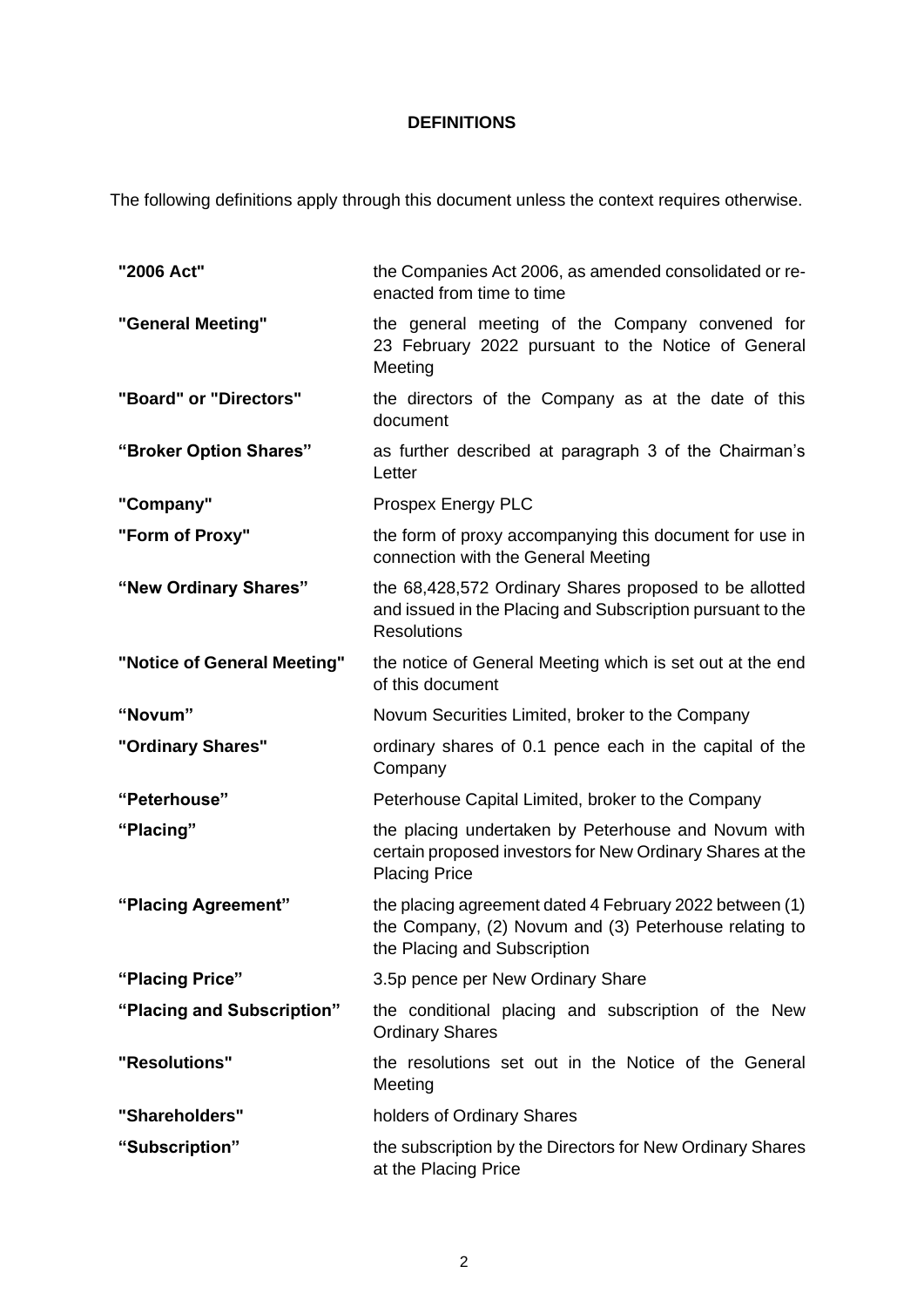### **PROSPEX ENERGY PLC**

*(incorporated and registered in England and Wales under company registration number 03896382)*

*Directors: Registered office:*

Mark Routh (CEO) Richard Mays (Non-Executive director) Bill Smith (Non-Executive Chairman) Alasdair Buchanan (Independent Non-Executive director) 60 Gracechurch Street London EC3V 0HR

7 February 2022

Dear Shareholder

#### **Proposed Conditional Placing and Subscription of New Ordinary Shares at 3.5 pence per share and Notice of General Meeting**

#### **1. Introduction**

On 7 February 2022, the Company announced a conditional placing and subscription of, in aggregate, 68,428,572 New Ordinary Shares of £0.001 each at a price of 3.5 pence per share, raising gross proceeds of £2.395 million before expenses, with certain existing and new institutional and other investors and the Directors. (The "**Placing and Subscription**".)

The net proceeds of the Placing and Subscription, (being approximately £2.32million) together with certain of the Company's existing cash resources and income, will be used to enable the Company to fund the development of its 17% share of the Selva field in Italy and to fund the proposed 20% acquisition of the Selva field in Italy, together with the associated 20% share of the development costs.

In addition, any proceeds raised from the broker option scheme will be used to fund several business development activities, including providing funds to accelerate the planning and execution in Q4 2022 of the first infill well in the Company's El Romeral power project in Southern Spain through its 49.9% shareholding in Tarba Energía ("**Tarba**"). If the income generated by the El Romeral power project, which is passed onto Tarba shareholders throughout 2022, does not cover the overheads of the Company, then certain of the proceeds may be used for general working capital purposes.

The Placing and Subscription and Broker Option are subject to, *inter alia*, the receipt of Shareholder approval of the necessary Resolutions to enable the issue of the New Ordinary Shares free of pre-emption rights. Accordingly, the Company is convening a General Meeting to seek Shareholder approval of relevant authorities to allot shares in the Company and to disapply pre-emption rights. These authorities will enable the Directors to complete the Placing and Subscription and Broker Option.

The Company is convening the requisite General Meeting for 10:00 a.m. on 23 February 2022 at the Company's registered office at Shakespeare Martineau LLP, 60 Gracechurch Street, London, EC3V 0HR to approve the necessary resolutions in respect of the Placing and Subscription and Broker Option. If the Resolutions are not passed, the Placing and Subscription and Broker Option will not proceed.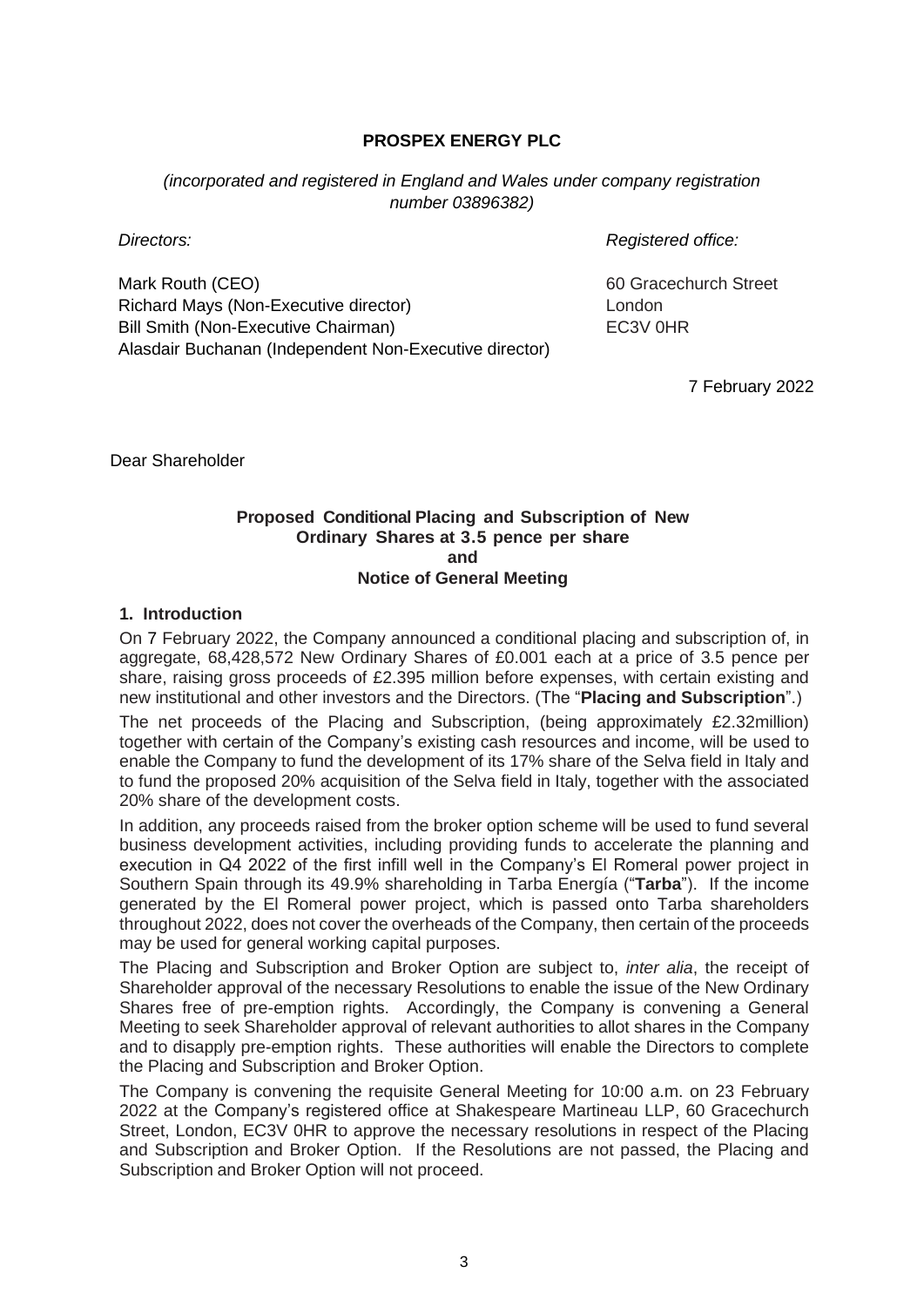This document explains, inter alia, the background to and reasons for the Placing and Subscription and Broker Option, and why the Directors consider the Placing and Subscription and Broker Option to be in the best interests of the Company and its Shareholders as a whole and recommend that shareholders vote in favour of the Resolutions to be proposed at the General Meeting, notice of which is set out at the end of this document.

### **2. Details of the Placing**

The Placing Price represents a discount of 16.7 percent to the closing middle market price of 4.2 pence per Ordinary Share on 4 February 2022, being the last business day prior to the announcement of the Placing and the Subscription.

The New Ordinary Shares to be issued pursuant to the Placing have been conditionally placed by the Company and by Peterhouse and Novum as agents of the Company, with certain existing and new institutional and other investors pursuant to the Placing Agreement, subject to the passing of Resolutions 1 and 2.

Under the terms of the Placing Agreement, conditional on Admission, Peterhouse and Novum will receive commission from the Company on the funds they introduce. The Company has given an indemnity and certain customary warranties and undertakings to Peterhouse and Novum in relation, *inter alia*, to its business and the performance of their duties under the Placing Agreement.

### **3. Broker Option Shares**

To provide existing shareholders who did not participate in the Placing and Subscription with the opportunity to do so, the Company will also offer "Broker Option Shares" via Peterhouse, subject to the completion of the Placing, representing a number of Ordinary Shares up to 10% of the New Ordinary Shares offered in the proposed Placing and Subscription. In order to satisfy the demand for Broker Option Shares, the facility may be increased by agreement between the Board, Peterhouse and Novum. This is a facility to allow existing shareholders to acquire Ordinary Shares at the Placing Price after the Placing and Subscription have closed. The Company, Peterhouse and Novum will prioritise valid orders from existing shareholders. As far as is practical, participation in the Broker Option Shares will be prioritised for shareholders (direct or indirect) on the register at the close of business on 4 February 2022.

The broker option will be available to existing shareholders until 16:30 on Tuesday 8 February 2022.

The Broker Option Shares will rank pari passu with the Company's Ordinary Shares and the New Ordinary Shares.

The ability of the Company to offer Broker Option Shares is conditional on the passing of the Resolutions.

To subscribe for Broker Option Shares, investors should communicate their bid to Peterhouse via their stockbroker as Peterhouse cannot take direct orders from individual private investors. Existing Shareholders or other interested parties who wish to register their interest in participating in the Broker Option Shares should instruct their stockbroker to call Peterhouse on STX: 76086 or 020 7469 0938 or 020 7469 0936 or 020 7220 9797. Each bid should state the number of Broker Option Shares the investor wishes to subscribe for at the Placing Price.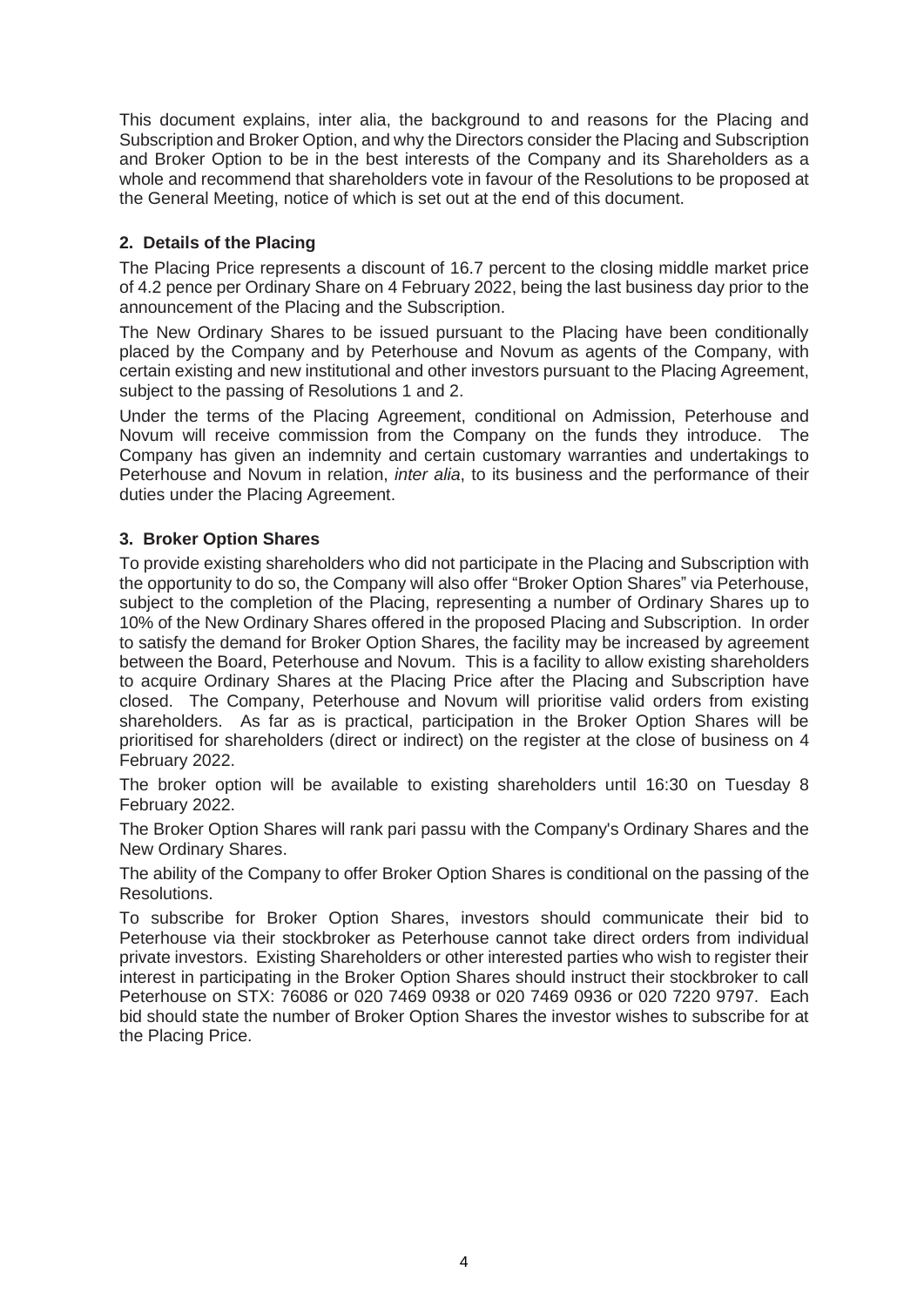## **4. Directors' participation in the Subscription and Related Party Transaction**

The following Directors are subscribing for New Ordinary Shares pursuant to the Subscription for an investment, in aggregate, of approximately £0.135 million. Their subscription for New Ordinary Shares is taking place on the same terms and conditions as the Placing.

| <b>Director</b>      | No of New Ordinary<br>Shares subscribed<br>for pursuant to the<br>Subscription | Resulting holding<br>of Ordinary Shares | Resulting % of<br><b>Ordinary Share</b><br>Capital following<br>the Placing and<br>Subscription |
|----------------------|--------------------------------------------------------------------------------|-----------------------------------------|-------------------------------------------------------------------------------------------------|
| <b>William Smith</b> | 430,000                                                                        | 5,636,797                               | 2.29%                                                                                           |
| <b>Richard Mays</b>  | 571,429                                                                        | 1,933,356                               | 0.79%                                                                                           |
| Alasdair Buchanan    | 1,428,571                                                                      | 3,428,571                               | 1.40%                                                                                           |
| <b>Mark Routh</b>    | 1,428,571                                                                      | 1,428,571                               | 0.58%                                                                                           |

### **5. Related Party Transaction**

The participation in the Subscription by the Directors constitutes a related party transaction under the AIM Rules. Due to the participation by all of the directors in the Subscription, there is not a director, or directors, independent of the Subscription to provide the necessary AIM Rule 13 related party transaction opinion. Accordingly, Strand Hanson Limited, the Company's Nominated Adviser, confirms it is satisfied that the terms of the Subscription are fair and reasonable insofar as the Company's shareholders are concerned.

### **6. Resolution 1 - Allotment of Ordinary Shares**

Resolution 1 (to be proposed as an ordinary resolution): proposes that authority be granted to allot ordinary shares in the capital of the Company up to a maximum nominal amount of one hundred and twenty-five thousand pounds (£125,000) representing an authority to allot approximately 70.5 percent of the Company's issued ordinary share capital as at 4 February 2022 (being the latest practicable date before publication of this document) during the period following the passing of this Resolution until the conclusion of the next Annual General Meeting.

Resolution 1 will be proposed as an ordinary resolution. This means that for Resolution 1 to be passed, at least 50% of the votes cast must be in favour of the resolution.

### **7. Resolution 2 - Disapplication of Statutory Pre-Emption Rights**

Resolution 2 (to be proposed as a special resolution): to dis-apply the pre-emption rights pursuant to the provisions of section 570 of the Act in respect of the allotment of shares up to a maximum nominal value of one hundred and twenty-five thousand pounds (£125,000), representing an authority to allot approximately 70.5 percent of the issued ordinary share capital of the Company as at 4 February 2022 (the latest practicable date before publication of this document) and shall expire upon the expiry of the general authority conferred by Resolution 1.

Resolution 2 will be proposed as a special resolution. This means that for Resolution 2 to be passed, at least 75 % of the votes cast must be in favour of the resolution.

The Board is proposing Resolutions 1 and 2 in order to achieve the Placing and Subscription. The Placing and Subscription is conditional on the passing of Resolutions 1 and 2. Accordingly, if Resolution 1 is not passed, the Placing and Subscription and Broker Option will not proceed.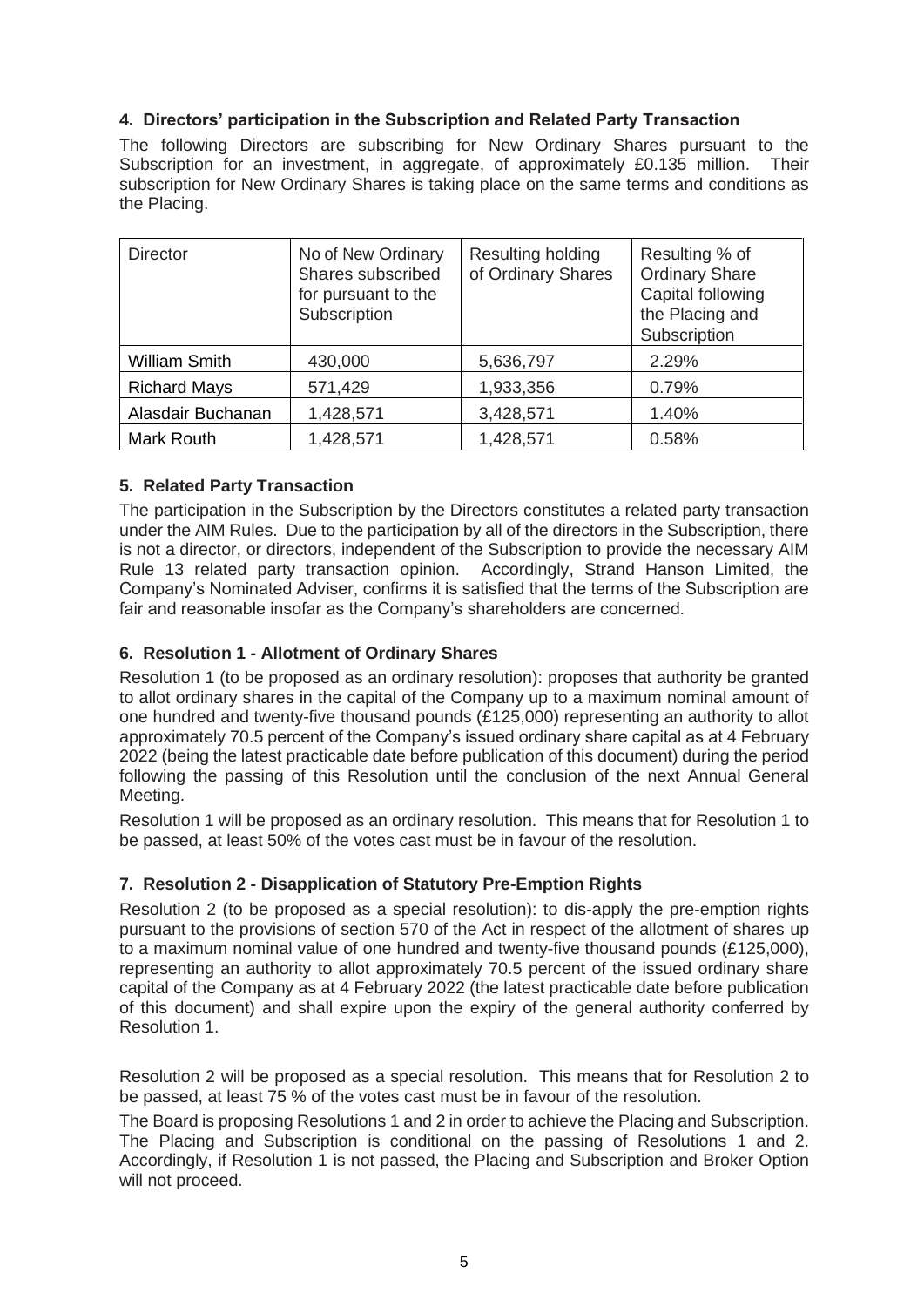### **8. Proposed use of authorities**

In addition to fulfilling the Placing and Subscription, together with sufficient headroom to cover the Broker Option Shares, the Company is seeking authority to be able to raise funds, if needed, through the issue of equity without pre-emption to be able to execute transactions, if and when needed, without having to call a further general meeting.

The Board believes that Prospex's current portfolio is a springboard for further growth opportunities. Organic growth is already happening and corporate acquisitions will also be considered

Investment and acquisition size will vary according to the available production linked financing and the Company intends to leverage the optimum debt levels, a common practice in the industry, in order to increase returns to shareholders with minimal risk.

The Company is looking at onshore asset divestments in Northwest Europe and elsewhere. The Company is also talking to debt financiers and others to limit the use of equity and shareholder dilution, but future deals are likely to comprise an element of both debt and equity. Therefore, the Company proposes to ask shareholders for the ability to raise funds to grow the Company through the issue of shares to finance future deals that are in line with the Company's stated vision and strategy.

The share authorities being granted by Resolutions 1 and 2 will provide the Company with sufficient share authorities to cover its growth opportunities in addition to the Placing and Subscription and any issue of Broker Option Shares. The authorities will also allow the Company to issue 25 million warrants at 3p per share and 1.92 million warrants at 2.25p share to honour a historic commitment to the brokers and placees in the March 2021 fundraise as announced on 9 March 2021.

#### **9. Irrevocable undertakings**

The top twelve registered shareholders including the eight 'TR-1 holders' as appearing on the 'AIM Rule 26' of the Company's website have given irrevocable undertakings to the Company to vote in favour of the Resolutions to be proposed at the General Meeting (and, where relevant, to procure that such action is taken by the relevant registered holders if that is not one of them) in respect of their beneficial holdings totaling, in aggregate, 100,362,386 Ordinary Shares, representing approximately 56.61 percent of the voting rights of the Existing Ordinary Shares.

Together with the Board directors who hold in aggregate 8,568,724 Ordinary Shares, the total votes in favour of the Resolutions will be approximately 61.41 percent of the voting rights of the Existing Ordinary Shares.

#### **10.General Meeting**

A notice convening the General Meeting to be held at the Company's registered office at Shakespeare Martineau LLP, 60 Gracechurch Street, London, EC3V 0HR 23 February 2022 at 10:00 a.m., is set out at the end of this document.

#### **11.Action to be taken by Shareholders**

You will find enclosed with this document a reply-paid form of proxy for use by Shareholders at the General Meeting. Whether or not you intend to be present at the General Meeting, you are requested to complete this form in accordance with the instructions printed on it as soon as possible. To be valid, completed forms of proxy must be received by Neville Registrars, by no later than 10.00 a.m. on 18 February 2022.

Completion and return of the Form of Proxy will not preclude you from attending and voting in person at the General Meeting if you so wish.

Shareholders are reminded that the Placing and Subscription and Broker Option are conditional on the passing of Resolutions 1 and 2 to be proposed at the General Meeting.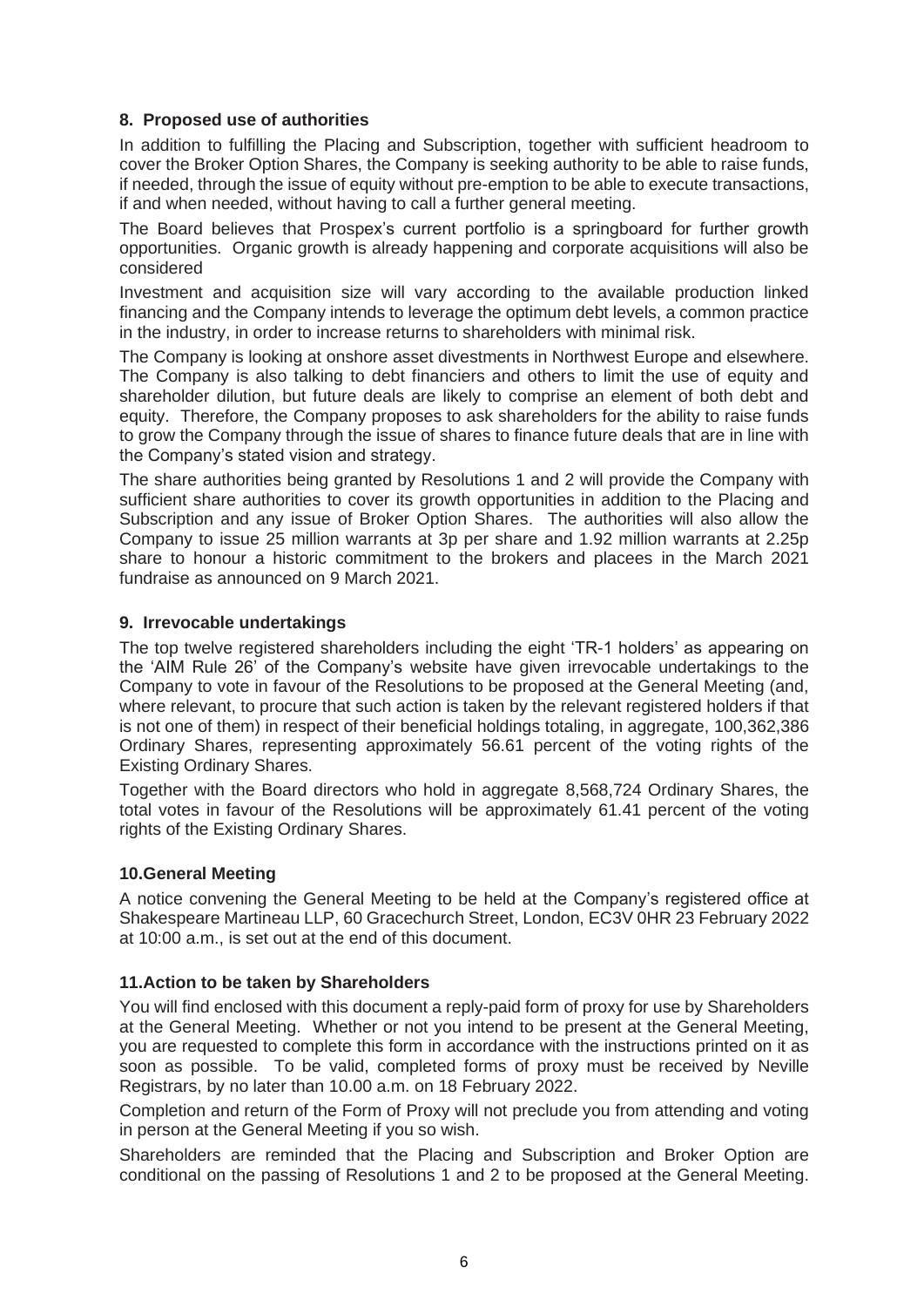Should Resolutions 1 and 2 not be passed, the Placing and Subscription and Broker Option will not proceed and the monies in respect of the New Ordinary Shares will be returned to investors.

#### **12.Recommendation**

The Directors consider the passing of Resolutions 1 and 2 and the completion of the Placing and Subscription and Broker Option to be in the best interests of the Company and its Shareholders as a whole. Accordingly, the Directors unanimously recommend that all Shareholders vote in favour of the Resolutions, as they intend to do, or procure to be done, in respect of their own beneficial shareholdings, being at the Latest Practicable Date, in aggregate, 8,568,724 Ordinary Shares, representing approximately 4.83 percent of the Existing Issued Ordinary Share Capital.

Yours faithfully

**BILL SMITH**

Chairman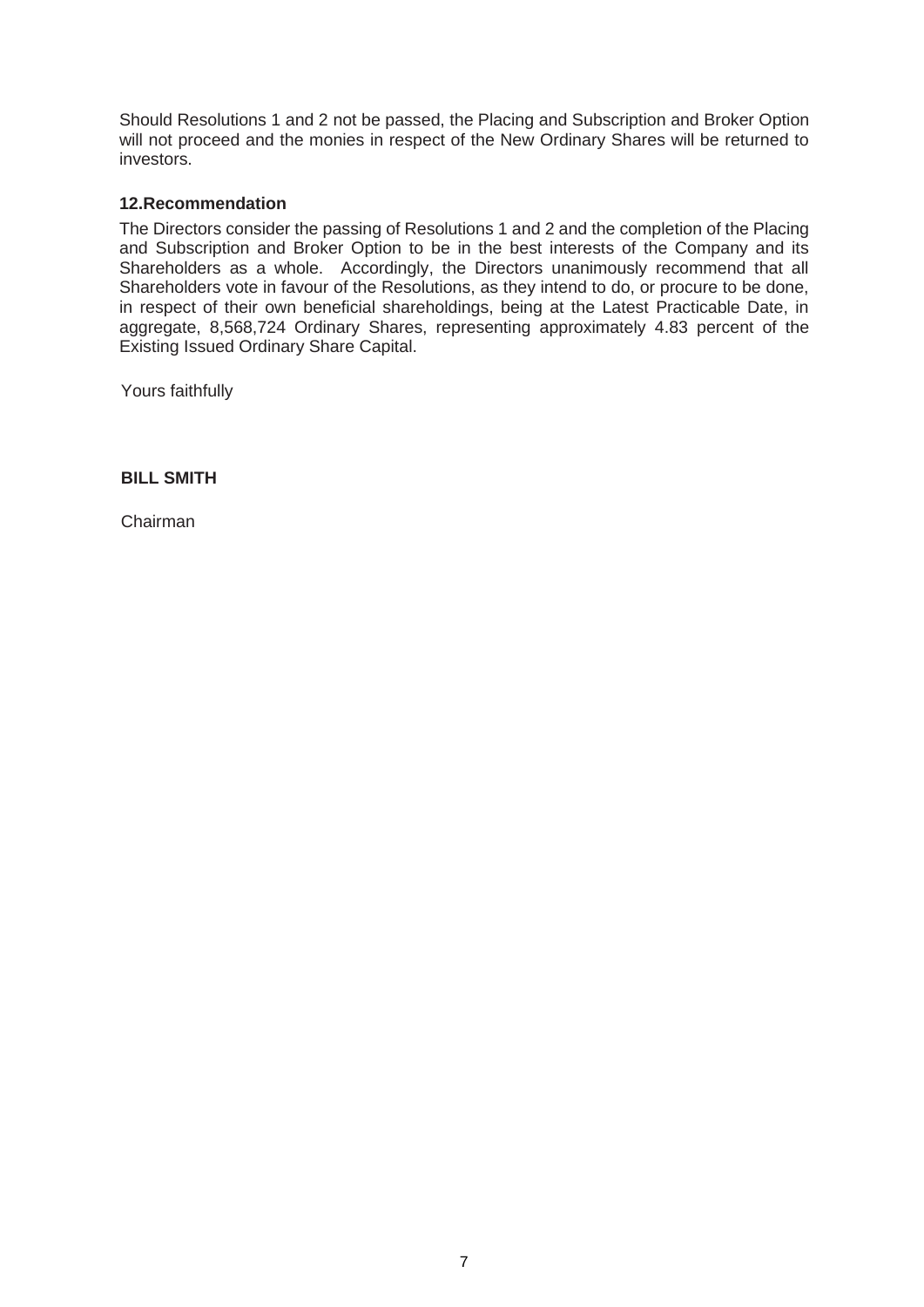#### **PROSPEX ENERGY PLC**

### *(incorporated and registered in England and Wales under company registration number 03896382)*

## **NOTICE OF GENERAL MEETING**

Notice is hereby given that a general meeting of Prospex Energy PLC (the **Company**) will be held at the Company's registered office at Shakespeare Martineau LLP, 60 Gracechurch Street, London, EC3V 0HR at 10:00 a.m. on 23 February 2022 for the following purposes. Resolution 1 will be proposed as an ordinary resolution. Resolution 2 will be proposed as a special resolution.

### **ORDINARY RESOLUTION**

1. **THAT** the directors that the directors be and they are hereby generally and unconditionally authorised in accordance with section 551 of the 2006 Act to allot shares and to make offers or agreements to allot shares in the Company or grant rights to subscribe for or to convert any security into shares in the Company (**Rights**) up to an aggregate nominal amount of £125,000, provided that this authority shall expire after the conclusion of the next Annual General Meeting, except that the Company may before such expiry make an offer or agreement which would or might require shares to be allotted or Rights to be granted, as the case may be, after such expiry and the directors may allot shares or grant Rights in pursuance of any such offer or agreement as if the authority in question had not expired.

#### **SPECIAL RESOLUTION**

2. **THAT** the directors be and are empowered, in accordance with section 570 and 573 of the 2006 Act, to allot equity securities (as defined in section 560(1) of the 2006 Act) for cash pursuant to the authority conferred by Resolution 1 or by way of a sale of treasury shares as if section 561(1) of the 2006 Act did not apply to any such allotment, provided that this power shall be limited to the allotment of equity securities up to an aggregate nominal amount of £125,000, and shall expire upon the expiry of the authority conferred by Resolution 1 above, except that the Company may make an offer or agreement before this power expires which would or might require equity securities to be allotted after such expiry and the directors may allot equity securities in pursuance of such offer or agreement as if the power conferred by this resolution had not expired.

By order of the Board

Bill Smith *Registered Office Chairman* 60 Gracechurch Street London EC3V 0HR

7 February 2022